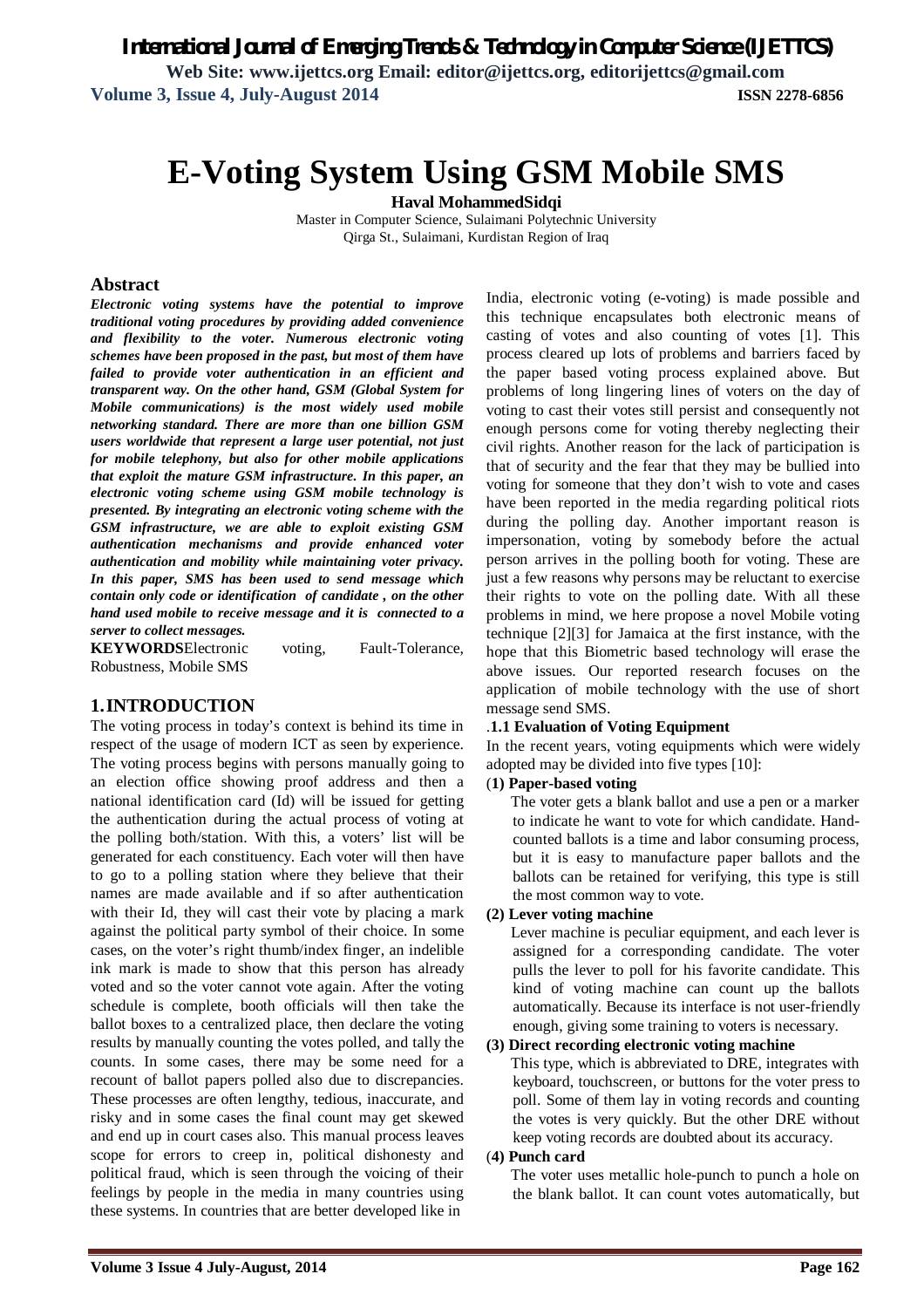if the voter's perforation is incomplete, the result is probably determined wrongfully.

# **(5) Optical voting machine**

 After each voter fills a circle correspond to their favorite candidate on the blank ballot, this machine selects the darkest mark on each ballot for the vote then computes the total result. This kind of machine counts up ballots rapidly. However, if the voter fills over the circle, it will lead to the error result of opticalscan.

#### **1.2 Effectiveness of E-voting Among Different untries**  Recent years, a considerable number of countries has adopted E-voting for their official elections. In this section, four empirical examples are enumerated as following.

#### **(1) America**

 Government of the United States hold election collaterally in several ways, in other words, each state can choose the suitable way to hold elections independently. Because there are some debates about E-voting, such as some vote casts were not counted, or election system crashed during the Election Day. Secretary of State Kevin Shelley established an "Ad Hoc Touch Screen Task Force" to research the debates on DRE in February 2003 [1]. Shelly advanced that DRE should include voter verifiable paper audit trails (VVPAT) to solve electoral debates.

#### **(2) Japan**

 Japan adopted E-voting for local election in 2002, such as mayor and councilor election of Niimi city in Okayama prefecture in June 23, 2002; mayor election of Hiroshima city in February 02, 2003; and mayor election of Kyoto city in February 08, 2004. Take mayor and councilor election of Niimi city for example, electoral center surveyed the voters' reliability when the election finished. There are 83% of voters considered that E-voting system is trusted. 56% of them considered that the results of E-voting and paper-based voting are the same therefore Evoting is sufficient for reliable. The reasons why voters can't trust the E-voting system are voters worried about the abuses in E-voting system, and they can not make sure their ballot are recorded correctly.

#### **(3) Belgium**

 Election for the Federal Parliament is held in May 18, 2003. In order to assist voters in being familiar with E-voting system, electoral center held short-term training. Counting efficiency in the election with Evoting system was faster then convention. Belgium's compulsory voting system and E-voting complement each other, voters' satisfaction and attending willingness of join voting are improved obviously.

#### **(4) Brazil**

 Brazil used E-voting in 1998. When the voter reaches the polling place, he shows his identity card for authenticating; if he is an eligible voter, he can get the ballot for E-voting. Brazil's E-voting system transmits votes to electoral center immediately, so that the count of votes can announce rapidly while the voting finished.

#### **1.3 Comparison of E-voting System**

Besides many vendors to develop and sell commercial electronic election machines, there are various open source E-voting systems. We cite some examples as following [4,8]:

#### **(1) AccuVote-TS**

 AccuVote-TS's vendor is Diebold Election Systems. This system includes touchscreen, card reader, keyboard, headphone, and paper tape printer. The voter selects his favorite candidate on touchscreen, and the vote will be printed on the paper tape. Its design balances the policy, electoral procedure and technology. But all the electoral information (including identity authentication, audit, or counting of votes) are stored in Microsoft Access database without setting password so there are high risks of attack.

# **(2) iVotronic**

 The vendor of iVotronic is Election Systems and Software (ES&S). iVotronic provides multi-language, and uses flash memory to save voting records. Electoral workers use PEB (Personal Electronic Ballot, a device which is similar to disk) to start polling machine up. When the election is finished, the workers use PEB to access voting records in the polling machine, then delivers PEB to electoral center or transmits data from network. Because the PEB's password is only three characters, the risk of password breaking exists. This system have made mistake in the past elections, such as the number of voters is not corresponding between master server and backup server, the candidate selected on the ballot is not the voter's selection, and so forth.

# **(3) eSlate 3000**

 Hart InterCivic invented eSlate 3000. The voter gets a personal identity number (PIN) as four digits from electoral workers, then goes to the booth to input the PIN into polling machine to login. He can rotate selector wheel to select the candidate whom he want to poll for. Each terminal connects to the server which is named JBC (Judges Booth Controller). Counting of votes will send to JBC from every terminal by network, then save it in MBB (Mobile Ballot Box). This system doesn't encrypt voting data, so there are some risks of data security. Furthermore, the electoral functions are not protected with password, anyone, even the voter, can finish the election.

#### **(4) AVC Edge**

 AVC Edge is a multi-language polling machine which is manufactured from Sequoia Voting Systems. This machine includes touchscreen and flash memory for saving voting recorded, and its electoral procedure is similar to a foregoing E-voting machine, Accu Vote-TS. There were some stumbles when this machine operated in the elections. For example, the E-voting system crashes when the user chose language; the counting of votes is not correct; and the ballot became blank because of the system breakdown.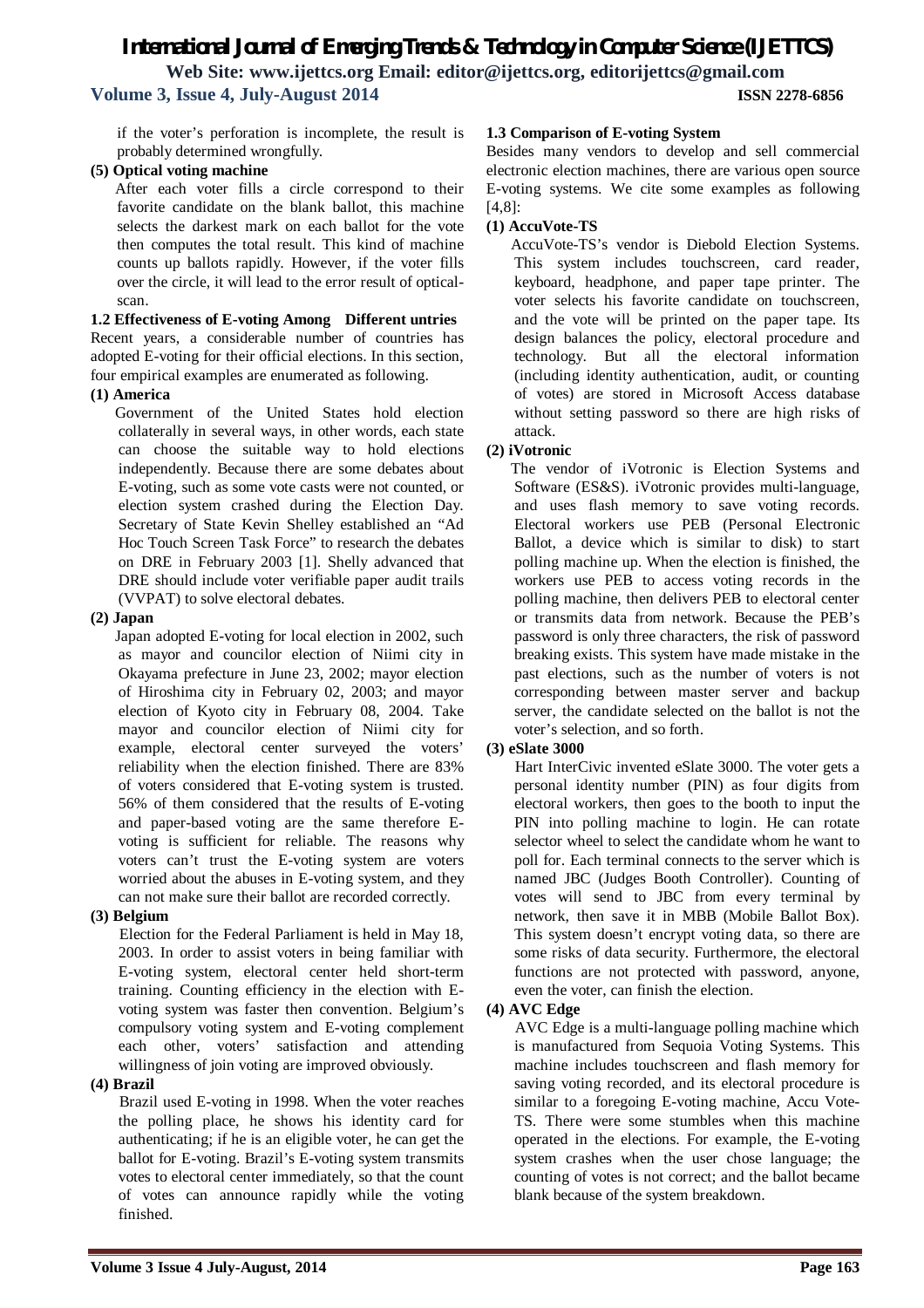þ  $\overline{\mathbf{3}}$ 

# **(5) SAVIOC**

 SAVIOC is an open source E-voting system and all the source code and software can download from its official website [5,6]. This system is written in C language, and it can be saved in disk with FreeDOS. This system operates from disk, so hard disk is not necessary and the discarded computer is enough. This system is not connected to any networks and most of keys on the keyboard are disabled, attackers can't find the way to invade. SAVIOC's advantages are its simple disposition and low cost, but on the other hand, there are short of GUI and ease of use on SAVIOC.

# 2.**System Architecture**

Our implementation uses visual studio c#.net for administrator and database oracle 0g express with mobile . Furthermore, we utilize mobile for user to use SMS to send message to center . The E-voting system can divide into two parts: SIM card, each user can take from center who can vote per ration card after than can vote by sending sms and the second part it is mobile which connect to server to collect all messages from voter. The complete system is shown as Figure 1. This solution requires a GSM modem (or a mobile phone), a SIM card, a data cable that can be used to connect the GSM modem (or mobile phone) to your PC and an SMS gateway software. For long term operations it is best to use a professional GSM modem, such as a WavecomFastrack, a Siemens or a Multitech modem. For testing purposes any mobile phone will do. The SIM card needs to be placed inside the GSM modem and it will determine the phone number and the SMS cost. When you purchase your SIM card, it is worth to consider choosing a tariff package which offers favorable text message prices. There is a good chance you can find a plan that offers free or very low cast SMS messages. The data cable can be RS232 or USB. RS232 is a better choice, because it does not require you to install a driver.



**Figure 1 System Architecture [3]** 

# **2.1 SMS server**

is an application software which is used for receiving messages(SMS). It listens for incoming messages to arrive, processes the message if it's in a valid format. Note the processing of arrived messages depends on the application which will be discussed later. I am going to explain the following things:

Communication Port Settings

- 1.Receive Incoming Message
- 2.Read All Messages (Sent by the users)
- 3.Delete Messages (One or All)

4.I have used the GSMComm Library for Sending and Receiving SMS. You require a GSM modem or phone for sending an SMS.

#### **2.1.1 Communication Port Settings**

CommSetting class is used for storing comm port settings

publicclass CommSetting publicstaticint Comm\_Port=0; publicstaticmt Comm\_Port=0;<br>publicstaticImt64 Comm\_BaudRate=0;<br>publicstaticImt64 Comm\_TimeOut=0;<br>publicstatic GsmCommMain comm; public CommSetting() // TODO: Add constructor logic here

Comm is an object of type GsmCommMain which is required for sending and receiving messages. We have to set theComm port, Baud rate and time out for our comm object of type GsmCommMain. Then try to open with the above settings. We can test the Comm port settings by clicking on the Test button after selecting the Comm port, baud rate and Time out. Sometimes if the comm port is unable to open, you will get a message "No phone connected". This is mainly due to Baud rate settings. Change the baud rate and check again by clicking the Test button until you get a message "Successfully connected to the phone." Before creating

a GSMComm object with settings, we need to validate the port number, baud rate and Timeout. The EnterNewSettings() does validation, returns true if valid, and will invoke SetData(port,baud,timeout)for comm setting. The following block of code will try to connect. If any problem occurs "Phone not connected" message appears and you can either retry by clicking on the Retry button or else Cancel.

```
GsmCommMain comm=new GsmCommMain(port,
baudRate, timeout);
try
₹
     comm.Open();
while (!comm.IsConnected())
     ł
        Cursor.Current = Cursors.Default;
if (MessageBox.Show(this, "No phone connected.",
"Connection setup", MessageBoxButtons.RetryCancel,
           MessageBoxIcon.Exclamation)==
DialogResult.Cancel)
           comm.Close();
return:
         ,<br>Cursor.Current = Cursors.WaitCursor:
      \overline{\mathbf{3}}Close Comm port connection (Since it's just for testing
//connection)
     comm.Close():
 ,<br>catch(Exception ex)
   MessageBox.Show(this, "Connection error: "
                                                       + ex. Message.
NessageBox.smow(tins, Connection enor.<br>
"Connection setup", MessageBoxButtons.OK,<br>
MessageBoxIcon.Waming);<br>
retum;
://display.message if connection is a success.<br>MessageBox.Show(this, "Successfully_connected to the
phone.".
 'Connection setup", MessageBoxButtons.OK.
MessageBoxIcon.Information);
```